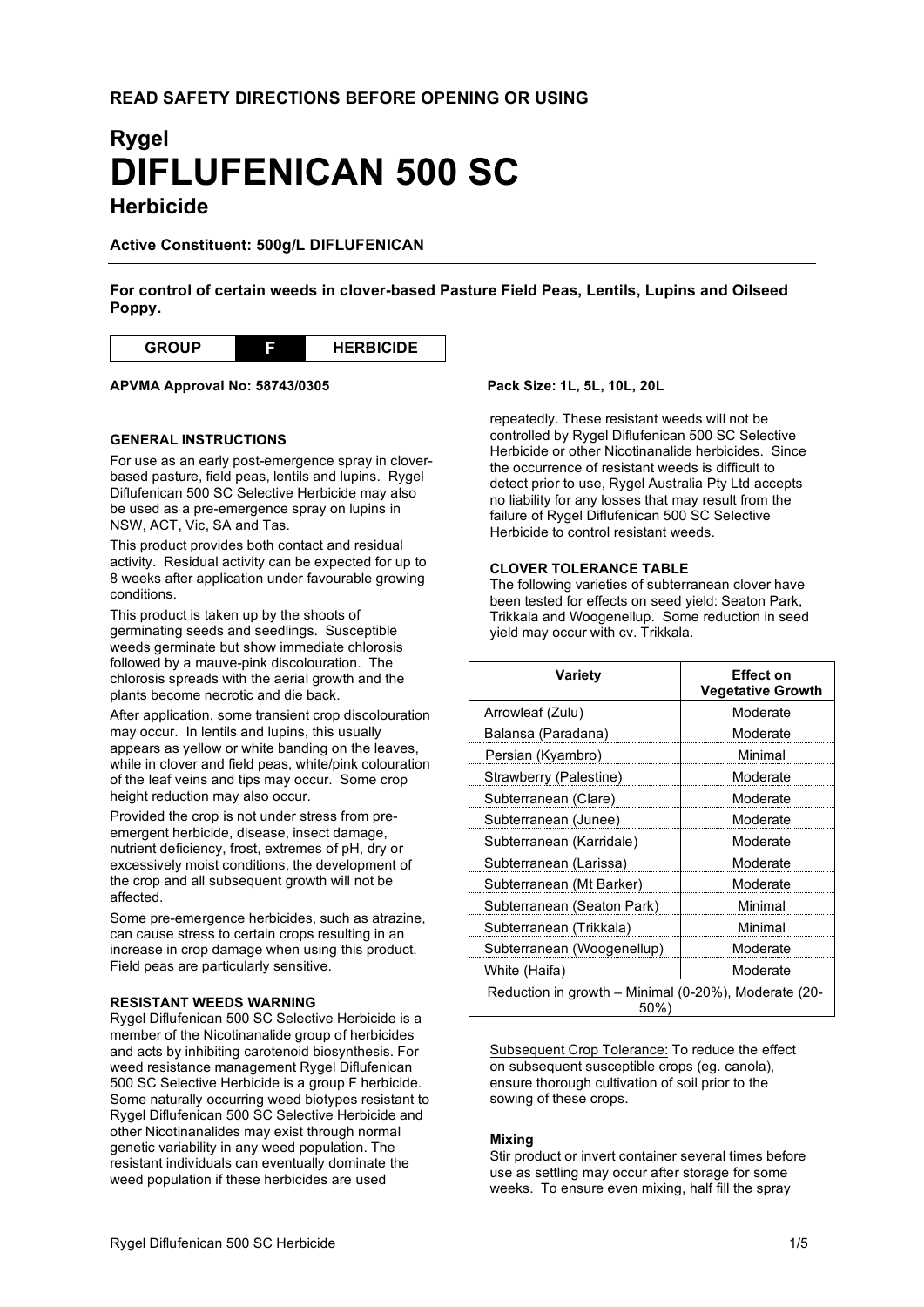tank with clean water and add the required amount of product. Agitate thoroughly then add the remainder of the water. Agitate thoroughly while carrying out spray operations. Reseal part-used container immediately after use.

### **Application**

Ground: A minimum water rate of 50L/ha should be used, however, for optimum results water rates of 70-100L/ha are recommended. Increase the water volume where weed infestation is heavy or the crop cover is dense. Complete coverage of weeds is essential. Higher water volumes (up to 100L/ha) will ensure improved activity of the product on the weeds but may increase the symptoms of crop damage.

The following settings are examples that will ensure excellent coverge of exposed weeds:

| <b>Water Rate</b>          | 50 L/ha             | 75 L/ha             | 75 L/ha    |  |
|----------------------------|---------------------|---------------------|------------|--|
| <b>Nozzle</b>              | Hardi No.           |                     | Hardi No.  |  |
|                            | $10$ or             | $12$ or             | 14 or      |  |
|                            | equivalent          | equivalent          | equivalent |  |
| <b>Speed</b>               | 10 KpH              |                     | 12 KpH     |  |
| 240 KpA<br><b>Pressure</b> |                     | 220 KpA             | 210 KpA    |  |
|                            | $(2.4 \text{ bar})$ | $(2.2 \text{ bar})$ | (2.1 bar)  |  |

# **COMPATIBILITY**

Rygel Diflufenican 500 SC Selective Herbicide is physically compatible with most currently registered grass herbicides as two-way tank mixtures.

| <b>Rygel Diflufenican</b><br>500 SC Selective<br><b>Herbicide</b> | <b>Compatible Products</b>                                                                                                                                                      |
|-------------------------------------------------------------------|---------------------------------------------------------------------------------------------------------------------------------------------------------------------------------|
| Up to 150mL                                                       | Simazine (500g/L product)<br>up to $1.0$ L/ha                                                                                                                                   |
| All rates                                                         | Insecticides: deltamethrin,<br>dimethoate formulations,<br>alpha-cypermethrin, lambda-<br>cyhalothrin, omethoate and<br>bifenthrin.<br>Herbicides: metribuzin and<br>haloxyfop. |

**Warning:** For tank-mixtures with grass herbicides, use the recommended rates for both herbicides as well as the surfactant recommendations of the grass herbicide. Read the label for the grass herbicide before mixing and using the tank mixtures. DO NOT use crop oils with Rygel Diflufenican 500 SC Selective Herbicide or Rygel Diflufenican 500 SC/grass herbicide tank mixtures. Applications to lupins and field peas under stressed conditions may cause significant damage to the crop. Tank-mixes with simazine should be applied post-emergence to lupins crops only. Increased crop effects may be experienced with the tank mix. DO NOT apply tankmixtures to clover. When tank-mixing Rygel Diflufenican 500 SC Selective Herbicide and haloxyfop products, use a surfactant only. Mixtures of Rygel Diflufenican 500 SC Selective Herbicide and haloxyfop products applied to lupins or field peas can cause damage that may result in yield losses. Consult your local Rygel Australia Pty Ltd representative or the relevant grass herbicide

manufacturer for advice on application and timing of tank-mixtures.

As formulations of other manufacturers' products are beyond the control of Rygel Australia Pty Ltd, all mixtures should be tested prior to mixing commercial quantities.

### **PROTECTION OF WILDLIFE, FISH, CRUSTACEANS AND ENVIRONMENT**

DO NOT contaminate streams, rivers or waterways with the chemical or used containers. DO NOT apply under weather conditions, or from spraying equipment, that may cause spray to drift onto nearby susceptible plants/crops, cropping land or pastures.

#### **STORAGE AND DISPOSAL Keep out of reach of children.**

Store in the closed, original container in a cool, dry, well-ventilated area, out of direct sunlight. Triple or preferably pressure rinse containers before disposal. Add rinsings to spray tank. Do not dispose of undiluted chemicals on-site. Break, crush, or puncture and bury empty containers in a local authority landfill. If no landfill is available, bury the containers below 500mm in a disposal pit specifically marked and set up for this purpose clear of waterways, desirable vegetation and tree roots. Empty containers and product should not be burnt.

# **SAFETY DIRECTIONS**

Avoid contact with eyes and skin. Wash hands after use.

# **FIRST AID**

If poisoning occurs, contact a doctor or Poisons Information Centre (Tel: Australia 13 11 26).

#### **MATERIAL SAFETY DATA SHEET**

Additional information is listed in the Material Safety Data Sheet that can be obtained from the supplier.

### **CONDITIONS OF SALE**

The use of Rygel Diflufenican 500 SC Selective Herbicide being beyond the control of the manufacturer, no warranty expressed or implied is given by Rygel Australia Pty Ltd regarding its suitability, fitness or efficiency for any purpose for which it is used by the buyer, whether in accordance with the directions or not and Rygel Australia Pty Ltd accepts with no responsibility for any consequences whatsoever resulting from the use of this product.

# **In an Emergency Dial 000 Police or Fire Brigade**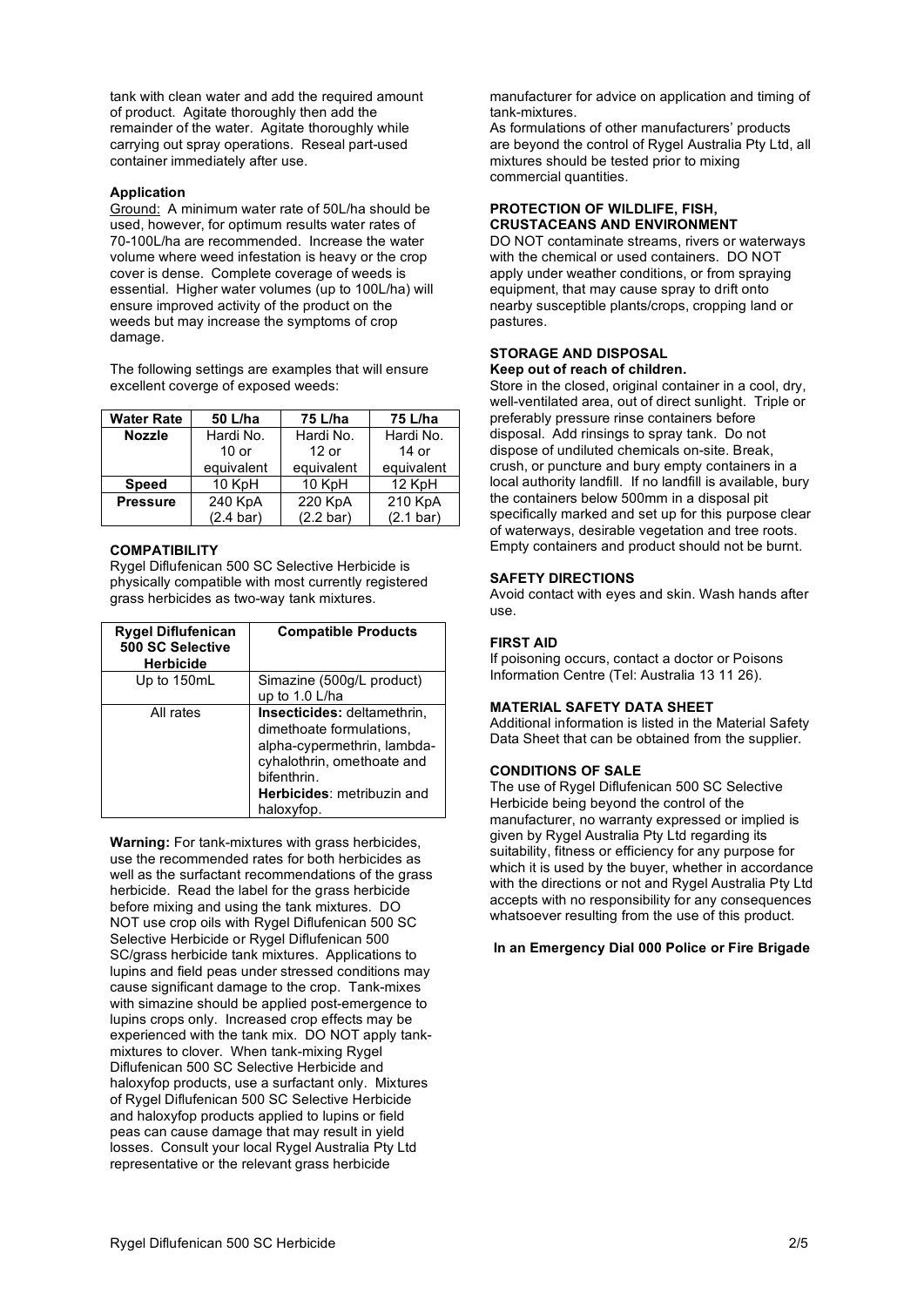# **DIRECTIONS FOR USE RESTRAINTS**

DO NOT apply if crop or weeds are stressed due to dry or excessively moist conditions. DO NOT apply to crops under stress due to pre-emergence herbicide, root disease, insect damage, nutrient deficiency, excessively moist or dry conditions or extremes of pH. DO NOT apply to frost affected crops or if frosts are imminent.

DO NOT apply if heavy rain is expected within 4 hours.

| Crop                                                                                                                                                                                                                                                                                          | <b>Weeds</b><br><b>Controlled</b>            | <b>State</b>                                                       | <b>Weed Stage</b>                                                  | Rate                                                                                                                                                                                                        | <b>Critical Comments</b>                                                                                                                                                                             |
|-----------------------------------------------------------------------------------------------------------------------------------------------------------------------------------------------------------------------------------------------------------------------------------------------|----------------------------------------------|--------------------------------------------------------------------|--------------------------------------------------------------------|-------------------------------------------------------------------------------------------------------------------------------------------------------------------------------------------------------------|------------------------------------------------------------------------------------------------------------------------------------------------------------------------------------------------------|
| Clover-<br><b>Wild Radish</b><br>based<br>(Raphanus<br>Pasture<br>raphanistrum)<br>Field<br>Peas,<br>Lentils,<br>Lupins<br><b>Hedge Mustard</b><br>(Sisymbrium<br>officinale) Indian<br><b>Hedge Mustard</b><br>(Sisymbrium<br>orientale)<br><b>Wild Turnip</b><br>(Brassica<br>tournefortii) |                                              | WA only                                                            | Up to 2 leaf<br>stage and not<br>more than 60mm<br>in diameter     | 100mL/ha                                                                                                                                                                                                    | <b>CROP STAGE</b><br>Sow crop evenly to a depth of 20 to 50mm.                                                                                                                                       |
|                                                                                                                                                                                                                                                                                               |                                              |                                                                    | Up to 4 leaf<br>stage and not<br>more than<br>120mm in<br>diameter | 150mL/ha                                                                                                                                                                                                    | <b>CLOVER-BASED PASTURE:</b><br>Apply post-emergence, not before the 3<br>trifoliate leaf stage.<br>Warning: Some species and varieties of<br>clover may be more sensitive than others.              |
|                                                                                                                                                                                                                                                                                               |                                              |                                                                    | Up to 6 leaf<br>stage and not<br>more than<br>180mm in<br>diameter | 200mL/ha                                                                                                                                                                                                    | Refer to legume tolerance table in the<br>General Instructions. DO NOT apply to<br>medics or yellow serradella.                                                                                      |
|                                                                                                                                                                                                                                                                                               | NSW,<br>ACT, Vic,<br>Tas, SA<br>only         | Up to 4 leaf<br>stage and not<br>more than<br>120mm in<br>diameter |                                                                    | <b>FIELD PEAS:</b><br>Apply early post-emergence after the third<br>node stage and before the start of flowering.<br>Warning: Field peas grown on high pH soils<br>in the presence of free lime may be less |                                                                                                                                                                                                      |
|                                                                                                                                                                                                                                                                                               | WA only                                      | Up to 2 leaf<br>stage and not<br>more than 60mm<br>in diameter     | 100mL/ha                                                           | tolerant to Rygel Diflufenican 500 SC<br>Selective Herbicide.<br><b>LENTILS:</b>                                                                                                                            |                                                                                                                                                                                                      |
|                                                                                                                                                                                                                                                                                               | NSW,<br>ACT, Vic,<br>Tas,                    | Up to 4 leaf<br>stage and not<br>more than<br>120mm in<br>diameter | 150mL/ha                                                           | Apply early post-emergence after the third<br>node stage of the crop.<br>Warning: Some lentil varieties may be more<br>sensitive than others. DO NOT apply to<br>Northfield variety. Avoid spray overlap.   |                                                                                                                                                                                                      |
|                                                                                                                                                                                                                                                                                               |                                              | SA, WA<br>only                                                     | Up to 6 leaf<br>stage and not<br>more than<br>180mm in<br>diameter | 200mL/ha                                                                                                                                                                                                    | <b>LUPINS:</b><br>Post-emergence of Crop: Apply post-<br>emergence from the 2 leaf to the 6 leaf                                                                                                     |
|                                                                                                                                                                                                                                                                                               | <b>Turnip Weed</b><br>(Rapistrum<br>rugosum) | NSW,<br>ACT, Vic,<br>Tas, SA,<br>WA only                           | Up to 4 leaf<br>stage and not<br>more than<br>120mm in<br>diameter |                                                                                                                                                                                                             | stage of crop (40 to 100mm high).<br>Post-sowing, Pre-emergence of Crop<br>(Not WA): Apply in a tank mix with the<br>recommended rate of post-sowing pre-<br>emergence treatment of simazine. (Rygel |
| Mustard)<br>(Sinapis<br>arvensis)<br>Deadnettle<br>(Lamium<br>(Adonis                                                                                                                                                                                                                         | Charlock (Wild                               | NSW,<br>ACT, Vic,<br>Tas, SA<br>only                               | Up to 2 leaf<br>stage and not<br>more than 60mm<br>in diameter     |                                                                                                                                                                                                             | Diflufenican 500 SC Selective Herbicide<br>should NOT be incorporated).<br><b>APPLICATION AND WEED CONTROL:</b>                                                                                      |
|                                                                                                                                                                                                                                                                                               | amplexicaule)                                |                                                                    |                                                                    |                                                                                                                                                                                                             | Apply when weeds are actively growing.<br>For optimum results apply 4 to 6 weeks                                                                                                                     |
|                                                                                                                                                                                                                                                                                               | <b>Prickly Lettuce</b><br>(Lactuca serriola) |                                                                    |                                                                    |                                                                                                                                                                                                             | post-sowing.<br>Application beyond 8 week post-sowing may<br>result in reduced levels of weed control. In                                                                                            |
|                                                                                                                                                                                                                                                                                               | Pheasants Eye<br>microcarpa)                 | SA only                                                            |                                                                    |                                                                                                                                                                                                             | most situations the rate specified for each<br>weed size will give satisfactory control.                                                                                                             |
|                                                                                                                                                                                                                                                                                               | <b>Suppression of the Following Weeds</b>    |                                                                    |                                                                    |                                                                                                                                                                                                             |                                                                                                                                                                                                      |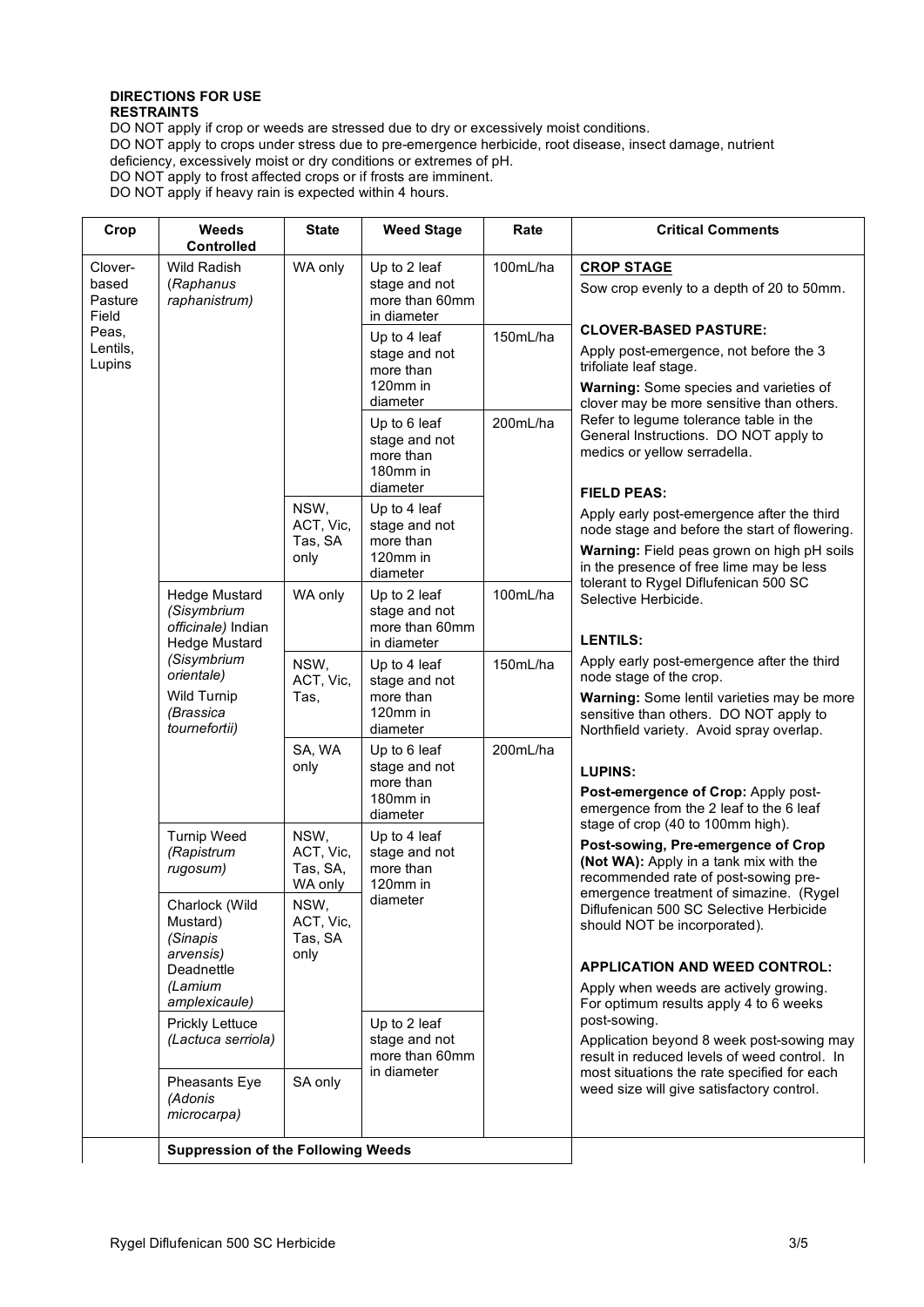| Crop                                                                        | Weeds<br><b>Controlled</b>                                                                                                                                                                                                                                                                   | <b>State</b>                                                                                                 | <b>Weed Stage</b>                                                  | Rate     | <b>Critical Comments</b>                                                                                                                                                                                                                                                                                                                                                                                                                                                                   |
|-----------------------------------------------------------------------------|----------------------------------------------------------------------------------------------------------------------------------------------------------------------------------------------------------------------------------------------------------------------------------------------|--------------------------------------------------------------------------------------------------------------|--------------------------------------------------------------------|----------|--------------------------------------------------------------------------------------------------------------------------------------------------------------------------------------------------------------------------------------------------------------------------------------------------------------------------------------------------------------------------------------------------------------------------------------------------------------------------------------------|
| Clover-<br><b>Based</b><br>Pasture,<br>Field<br>Peas,<br>Lentils,<br>Lupins | Capeweed<br>(Arctotheca<br>calendula),<br>Crassula<br>(Crassula spp.),<br>Corn Gromwell<br>(Buglossoides<br>arvense),<br>Marshmallow<br>(Malva<br>parviflora),<br>Shepherd's<br>Purse (Capsella<br>bursa-pastoris)                                                                           | NSW,<br>ACT, Vic,<br>Tas, SA,<br>WA only                                                                     | Up to 4 leaf<br>stage and not<br>more than<br>120mm in<br>diameter | 200mL/ha | Under certain conditions such as;<br>High crop and weed density<br>٠<br>Last seasons germinations<br>п<br>Abnormal weed growth (including<br>٠<br>early flowering)<br>Higher rates of product (up to the maximum<br>rate of application specified for that weed)<br>may be required.<br>Rygel Diflufenican 500 SC Selective<br>Herbicide will NOT effectively control:<br>Regrowth of suppressed weeds<br>٠                                                                                |
|                                                                             | Chickweed<br>(Stellaria media),<br>Hyssop<br>Loosestrife<br>(Lythrum<br>hyssopifolia),<br>Mouse-eared<br>Chickweed<br>(Cerastium<br>glomeratum),<br>Night-scented<br>Stock (Matthiola<br>longipetala),<br>Skeleton Weed<br>(Chondrilla<br>juncea),<br>Speedwell<br>(Veronica<br>hederifolia) | NSW,<br>ACT, Vic,<br>Tas, SA<br>only                                                                         |                                                                    |          | <b>Transplanted weeds</b><br>٠<br>Regrowth from rhizomes or roots<br>٠<br>Weeds growing under stress from<br>previous herbicide applications<br>The level of effective residual control may<br>be reduced where:<br>Rates lower than 200mL/ha are used<br>Dry conditions prevail<br>Poor coverage of the soil surface is<br>٠<br>achieved<br>Crop is planted in non-wetting sand<br>٠<br>Soils have a high content of clay or<br>organic matter<br>Where weeds are present at application, |
|                                                                             | Amsinckia<br>(Amsinckia spp.),<br>Wireweed<br>(Polygonum<br>aviculare)<br>Paterson's Curse<br>(Salvation Jane)<br>(Echium<br>plantagineum)<br>Rough Poppy<br>(Papaver<br>hybridum)<br>Sorrel (Rumex<br>acetosella), Toad<br>Rush (Juncus<br>bufonius)                                        | NSW,<br>ACT, Vic,<br>Tas, SA<br>only<br>NSW,<br>ACT, Vic,<br>SA only<br>NSW,<br>ACT, Vic,<br>Tas, SA<br>only | Up to 2 leaf<br>stage and not<br>more than 60mm<br>in diameter     |          | good spray coverage of the weeds is<br>important. Apply before the crop canopy<br>obscures weeds. Weed control may be<br>reduced in areas where trash is dense or<br>burnt straw from previous harvest is dense,<br>such as in header trails. Best results will be<br>obtained if good sol moisture exists at and<br>after application.                                                                                                                                                    |
|                                                                             | <b>Stinging Nettle</b><br>(Urtica urens)                                                                                                                                                                                                                                                     | NSW,<br>ACT only                                                                                             | Cotyledon stage                                                    |          |                                                                                                                                                                                                                                                                                                                                                                                                                                                                                            |